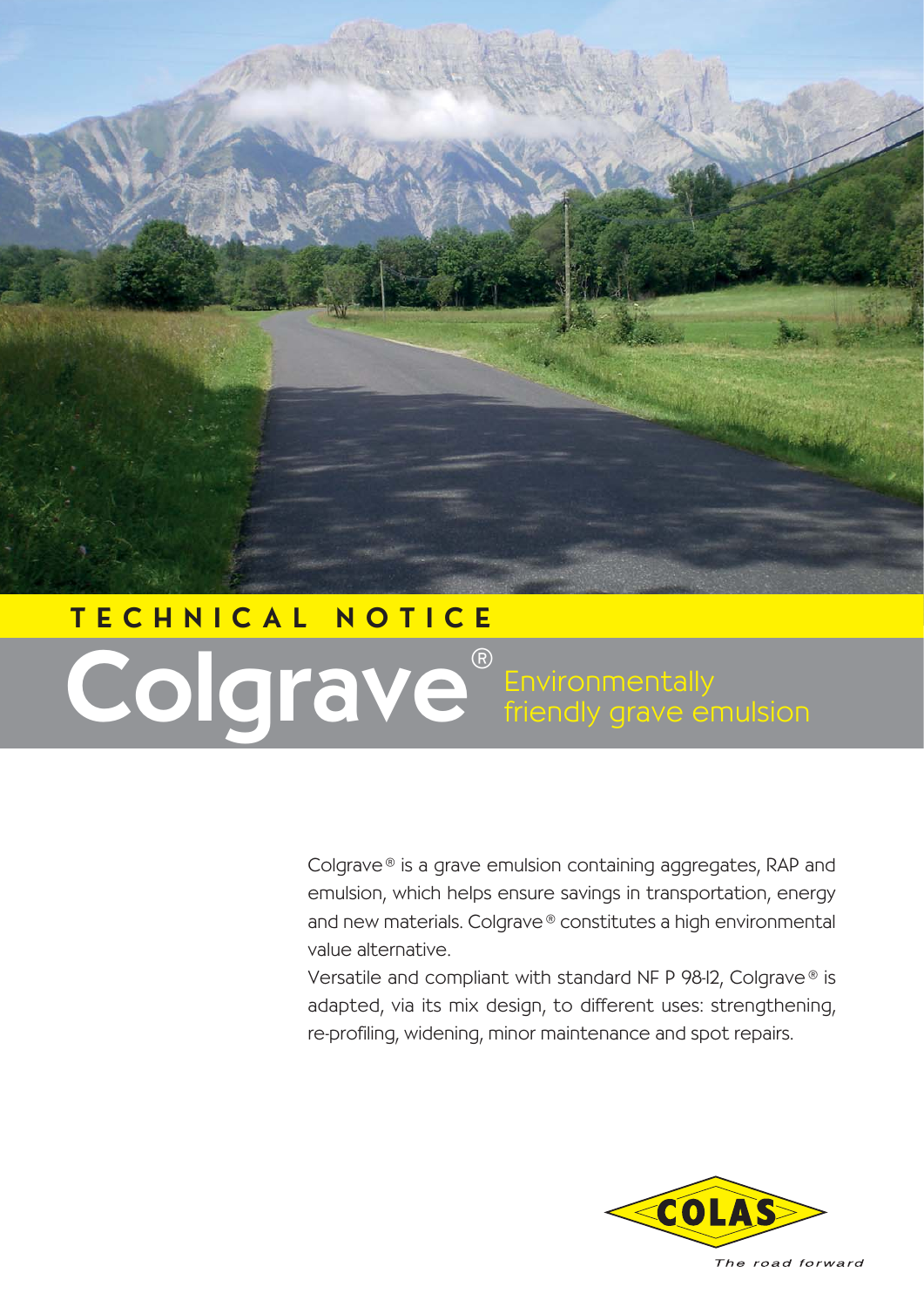# Colgrave<sup>®</sup> Environmentally friendly







### **OVERVIEW**

- $\blacksquare$  Colgrave<sup>®</sup> is the name given by Colas to its grave emulsion mix.
- Colas offers different formulations of Colgrave® adapted to its various areas of use: new pavement, strengthening, re-profiling, widening and minor maintenance.
- Colas has been manufacturing and applying Colgrave® since 1975, both in France and around the world.
- Manufactured at **ambient temperature** in a cold mix asphalt plant, Colgrave® combines selected aggregates and RAP with bitumen emulsion tailored to the nature of the chosen materials and specific needs.
- $\blacksquare$  The absence of heating, the use of mobile plants and the incorporation of reclaimed **asphalt pavement** (RAP) in the mix design make it an **environmentally** sound product.
- The use of aggregates and local sand may be preferred to reduce the impact of transport, provided that their characteristics conform to specifications.
- Using RAP in formulas saves new materials. The compatibility of its characteristics is always checked.
- The binder in the emulsion is pure bitumen or bitumen containing oil-based or plant based flux.
- The bitumen grade depends on the desired performance of the grave emulsion, the season, the type of mix design, the targeted use, traffic levels and constraints of the actual site.
- Many laboratory studies have contributed to the knowledge of emulsionbased mixes, particularly in the area of long and short term performance, based on various aging procedures.
- Colgrave® is **100% recyclable at end of its service life**.

### MIX DESIGN

| Type of Colgrave <sup>®</sup>             | <b>Storable</b>                                         | Colgrave <sup>®</sup> R                              |                   |                   |      | Colgrave <sup>®</sup> SI and S2                                     |         |             |         |
|-------------------------------------------|---------------------------------------------------------|------------------------------------------------------|-------------------|-------------------|------|---------------------------------------------------------------------|---------|-------------|---------|
| <b>Use</b>                                | Small jobs, localized repairs                           | Reshaping, enlargement                               |                   |                   |      | Pavement Reinforcement                                              |         |             |         |
| <b>Storability</b>                        | Several weeks                                           | 24 to 48 hours                                       |                   |                   |      | $< 8$ hours                                                         |         |             |         |
| Grading curve O/D                         | $0/6 - 0/10$<br>$0/14$ or $0/20$                        | 0/6                                                  | 0/10              | 0/14              | 0/20 | 0/6                                                                 | O/IO    | 0/14        | 0/20    |
| <b>Thickness of</b><br>application, in cm |                                                         | $0$ to 4                                             | 0 <sub>to</sub> 6 | 3 <sub>to</sub> 8 |      |                                                                     | 5 to 10 | $6$ to $12$ | 8 to 15 |
| <b>Mechanical</b><br>performance          | Not significant<br>at early stage                       | Handling and increase in cohesion<br>take precedence |                   |                   |      | Measure the modulus to calculate<br>the required payement thickness |         |             |         |
| <b>Base bitumen</b><br><b>binder</b>      | 160/220 penetration bitumen<br>+ high level of flux oil | $160/200$ or 70/100 + a few %<br>of flux oil         |                   |                   |      | 50/70 or 70/100<br>pure bitumen                                     |         |             |         |
| <b>Residual Binder</b><br><b>Content</b>  | 60%                                                     | $60\%$ or 65 % of<br>Colacid H                       |                   |                   |      | $65\%$ or 69 %<br>of Colacid H or S                                 |         |             |         |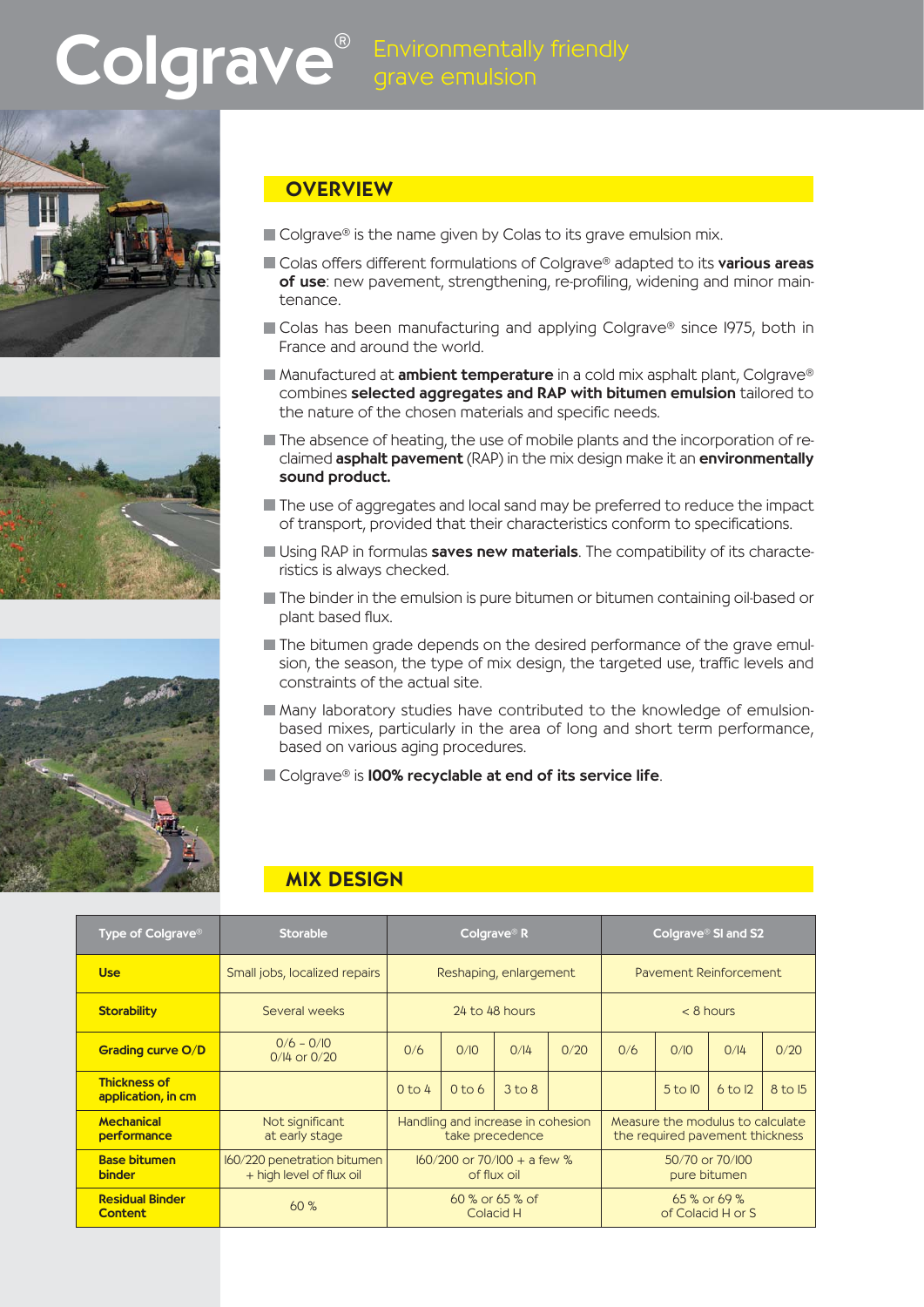

#### APPLICATIONS

#### **STORABLE COLGRAVE®** – MINOR MAINTENANCE AND SPOT REPAIR

- The use of fluxed bitumen provides good workability even after storage for several weeks. Its production can take place in advance, independent of application conditions.
- The mix design can contain high levels of reclaimed asphalt (RAP)
- $\blacksquare$  Its flexibility is appreciated for manual patching of potholes or trenches and localized re-profiling.
- The rise in cohesion is slow and gradual. It depends on the thickness of the layer, its density and weather conditions encountered. The mix can reach its optimum stiffness after several months.

#### **COLGRAVE® R** – RE-PROFILING AND WIDENING

- $\blacksquare$  Colgrave® R is a **flexible and adaptable material** during use. The entire layer thickness densifies under compaction, which means the section can be quickly re-opened to traffic.
- Colgrave® R can be used immediately or a few days after its manufacture with a specifically adapted formulation.
- Colgrave® R is mainly used in re-profiling or widening.
- $\blacksquare$  Colgrave<sup>®</sup> R enables re-profiling to zero. In the case of a curved pavement profile, large amounts of filler materials are thus saved.
- $\blacksquare$  The mix can be applied by either the paver, or the grader.
- Colgrave® R may, under low traffic, constitute a wearing course. It's necessary, however, to protect it by providing a curing layer. A surface dressing/chip seal can be applied later.

#### **COLGRAVE® S** – NEW ROAD SURFACES AND STRENGTHENING

- Colgrave® S is a grave emulsion possessing excellent mechanical characteristics, especially in modulus, whose values are taken into account for calculating the pavement thickness.
- The Colacid H or S emulsion is specially adapted to the aggregates used.
- It is often based on pure 50/70 or 70/100 bitumen. The bitumen content of the emulsion is between 60 and 69%.
- $\blacksquare$  The quality of the coating and workability can be adjusted, based on the worksite conditions, by adding a liquid additive at the plant.
- A lab study must check the compatibility of the emulsion with the selected materials as well as the mix performance in accordance with the procedures described in standard NF P 98-121.
- The best performance is obtained with a class S2 grave emulsion with a residual binder content of approximately 4.0%; the residual binder content of S1 grave emulsion is around 3.6% (according to the standard).

## TECHNICAL NOTICE







- Possible application under traffic conditions
- ◆ Uses recycled asphalt pavement (RAP)
- Savings in transportation, materials and energy
- $\blacktriangleright$  Technique using bitumen emulsion
- ◆ Environmentally friendly
- ◆ Flexibility, workability